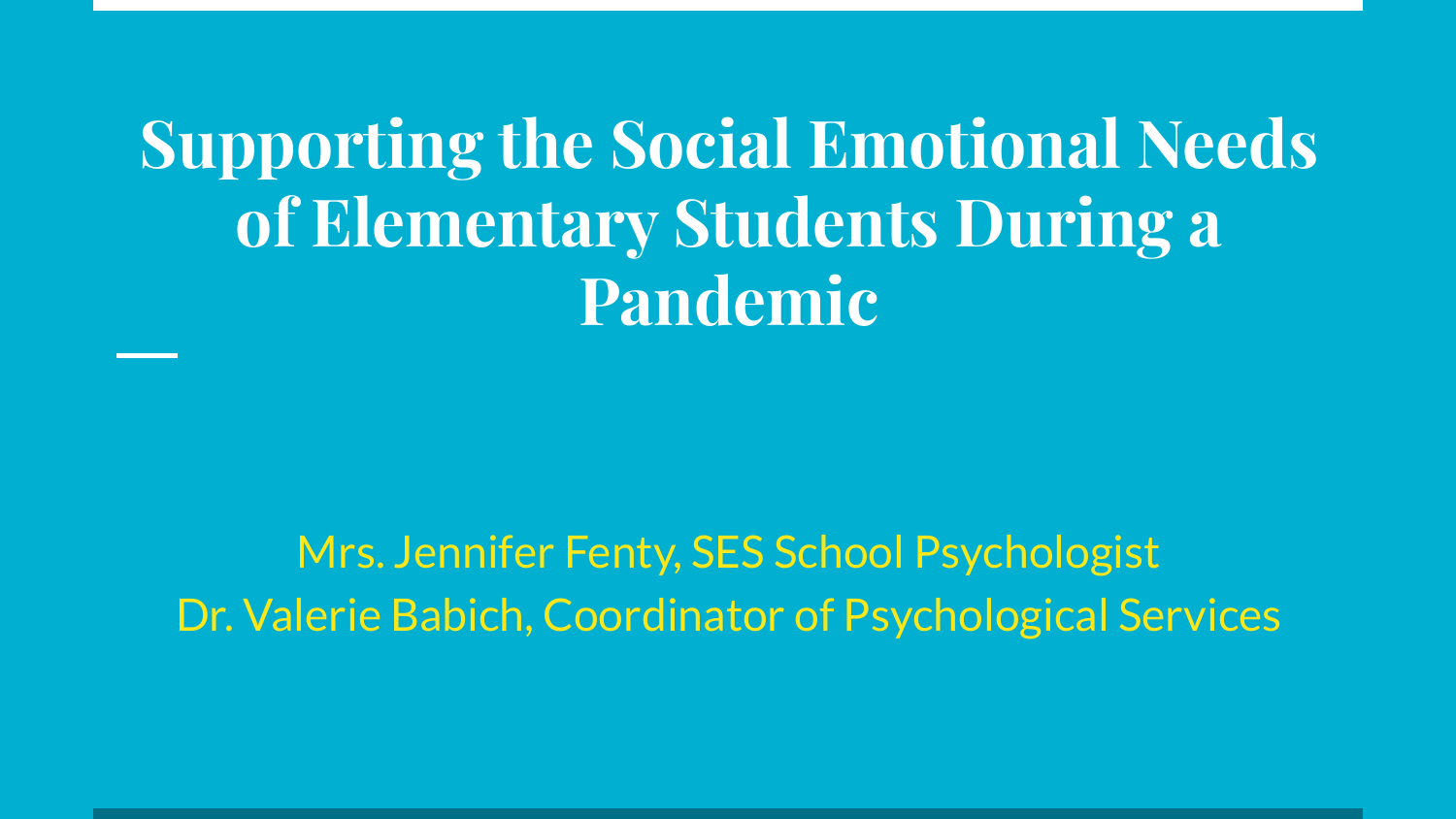#### PERMISSION TO **FERL**

Too often we look for strategies to shift ourselves & our children out of negative emotion spaces. We're told to think positively or to be grateful. But that's not always possible. During difficult times, sometimes we just need to be there for one another.

Marc Brackett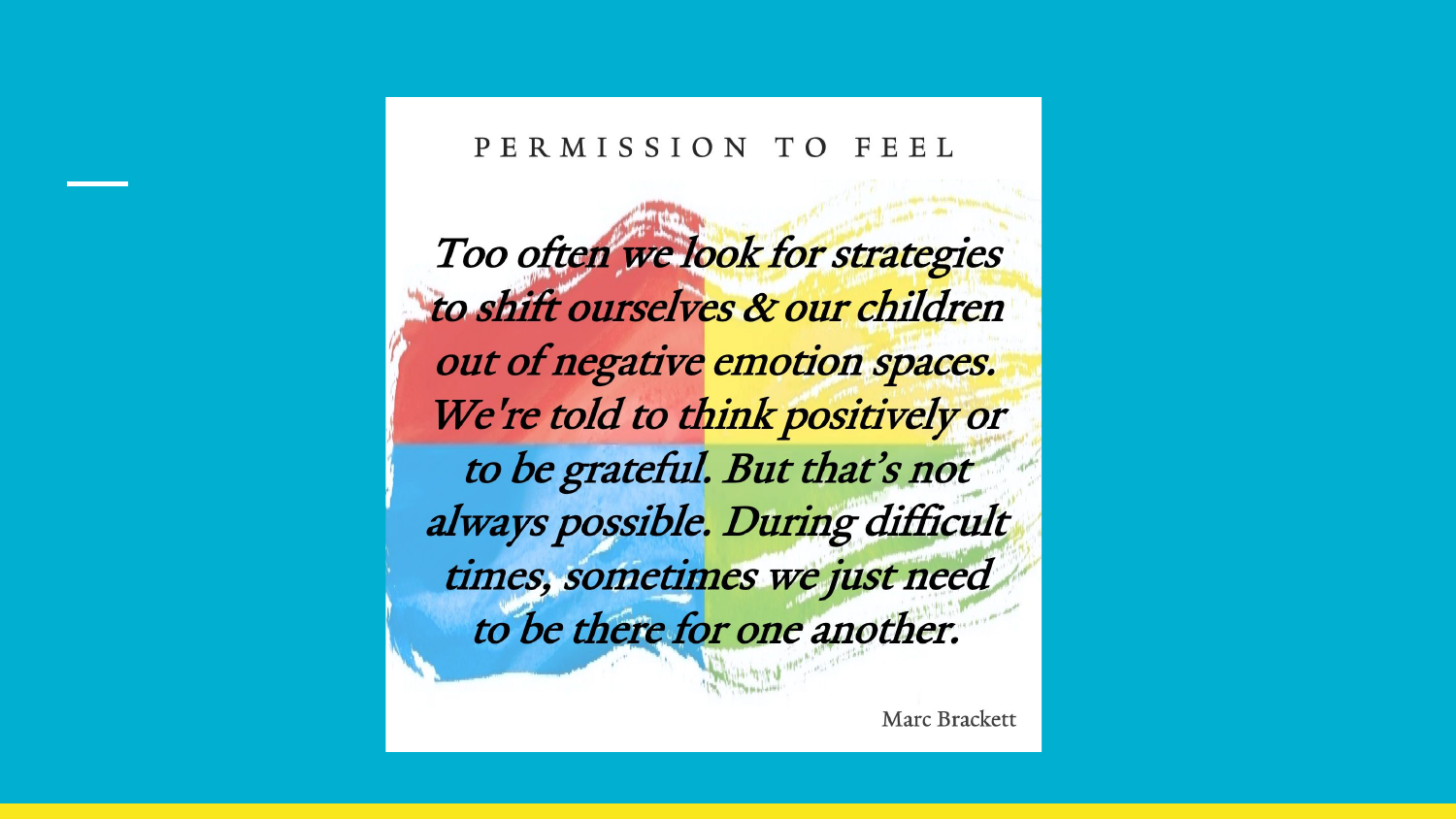#### **Finding Calm: A Guided Meditation**

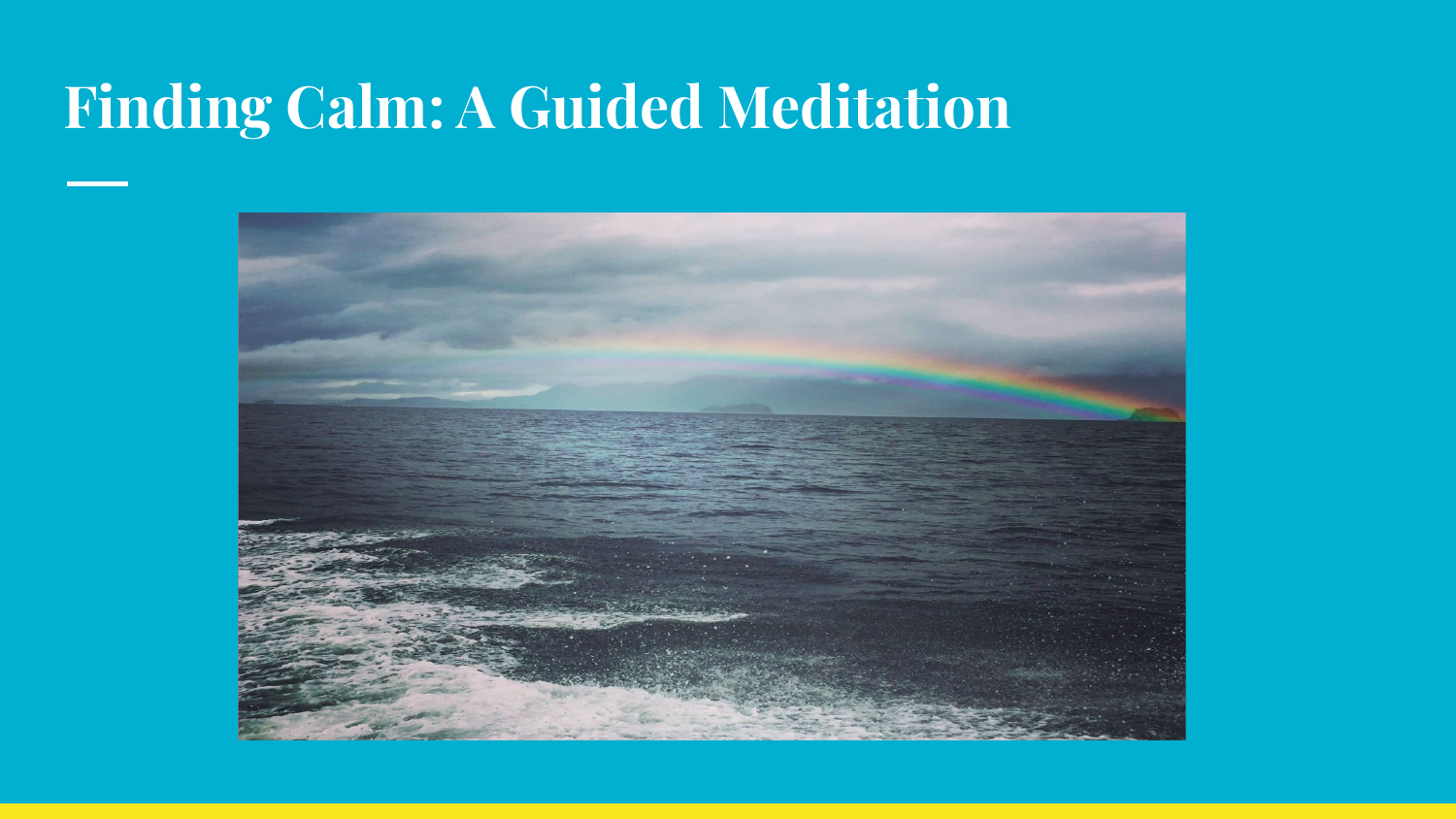### **Trends at the Elementary Schools During the Pandemic**

*Overcoming the challenges of the school year:*

- During hybrid model students experienced less "fun" parts of school all vegetables and no dessert
- Switching between in-person learning and DL during quarantine
- Wearing masks all day
- Less social opportunities in school and after school
- Adjustment to being back at school for a full day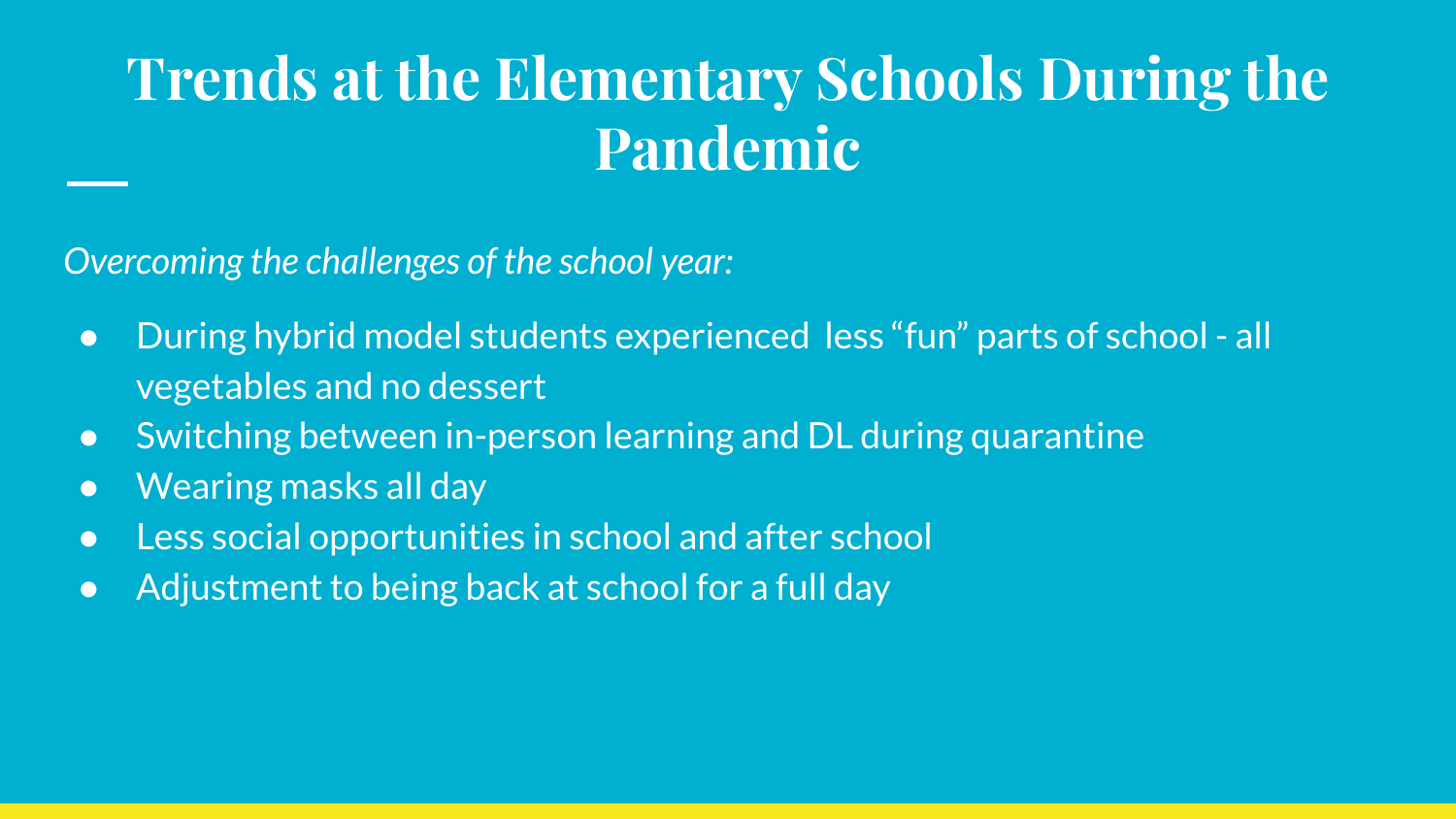### **Trends at the Elementary Schools During the Pandemic**

*Change has also brought an opportunity to build resilience:* 

- Most students are resilient and will be fine
- Most students adjusted well to the full time model and are enjoying having more of the "fun" parts of the school day
- Some students did well with distance learning, thriving
- Self-regulation during hybrid model
- Building executive functioning skills during distance learning
- Planning own play dates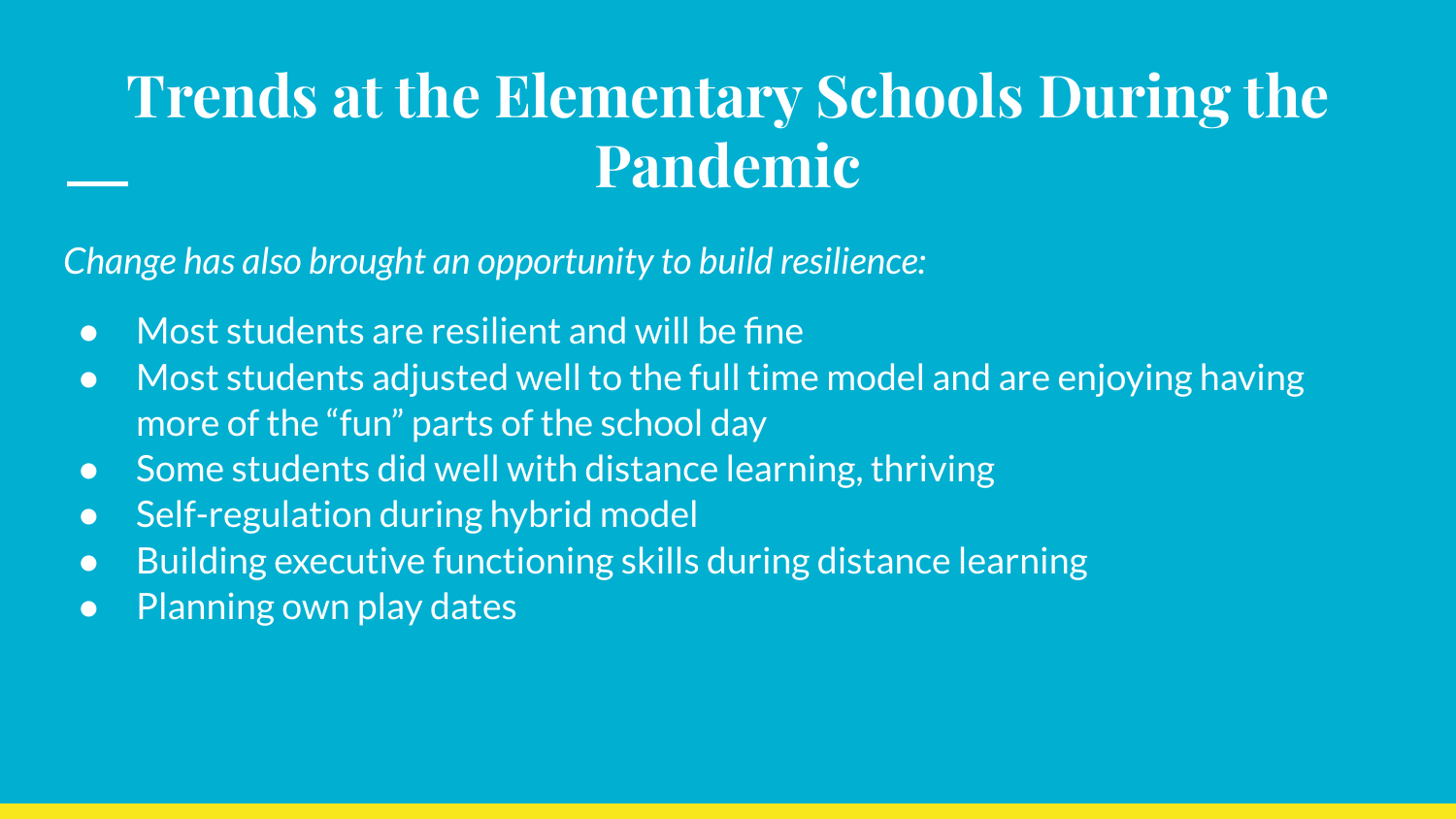#### **Supporting Healthy Expression of Emotions and Feelings**

- You can validate their emotions even if you don't agree with their behavior
- Discuss ways that work for your child to share their emotions:
	- Verbally, signal, visually, drawing/writing
	- Use the Mood Meter at home to identify and label emotions
- Ask, "how are you feeling about….?" and take time to listen when they choose to share their feeling
- Help them to recognize and understand their emotions: "I notice ... Are you feeling … when … ?"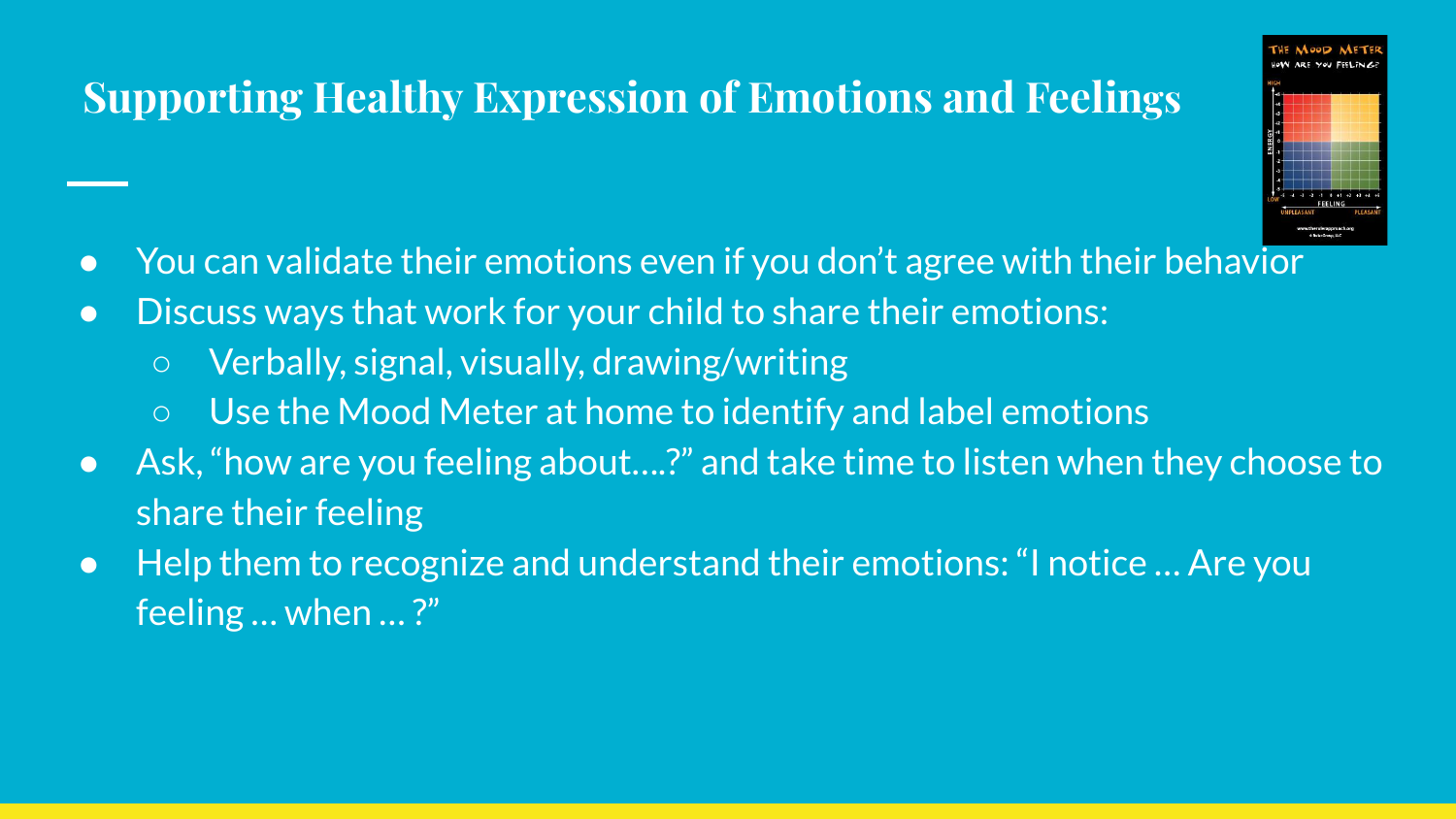### **Starting the Conversation**

*Lead with curiosity and ask open-ended yet specific questions:*

- When were you the happiest today?
- How did you help someone today? How did someone help you?
- What did you learn about today?
- What is something interesting or funny you heard about today?
- What was the most fun thing you did today?
- What are you most looking forward to tomorrow?
- What was the toughest part of your day today?
- Rose, Thorn, Bud
- What are you most grateful for today?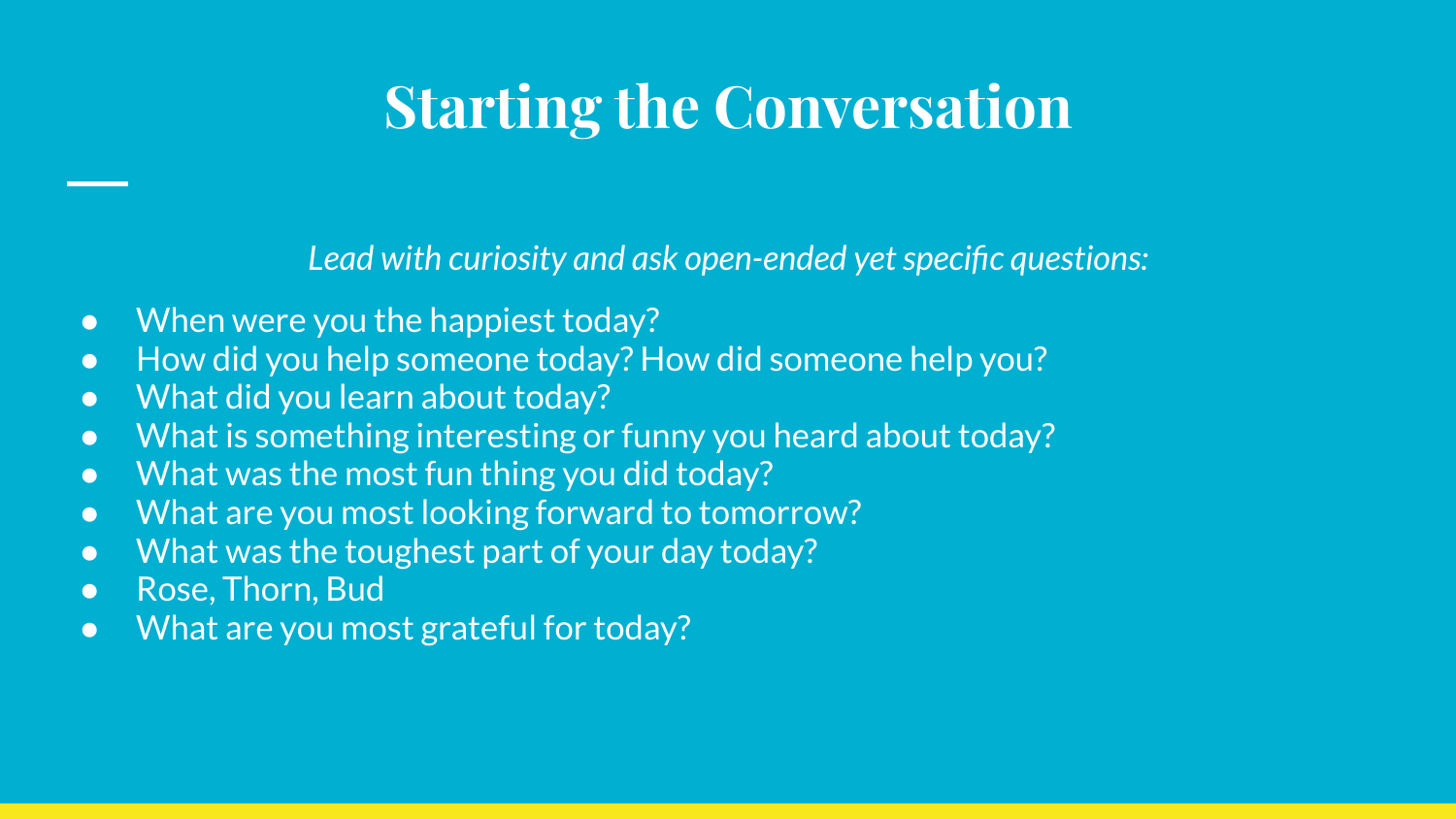#### **Managing Your Own Stress During the Pandemic**

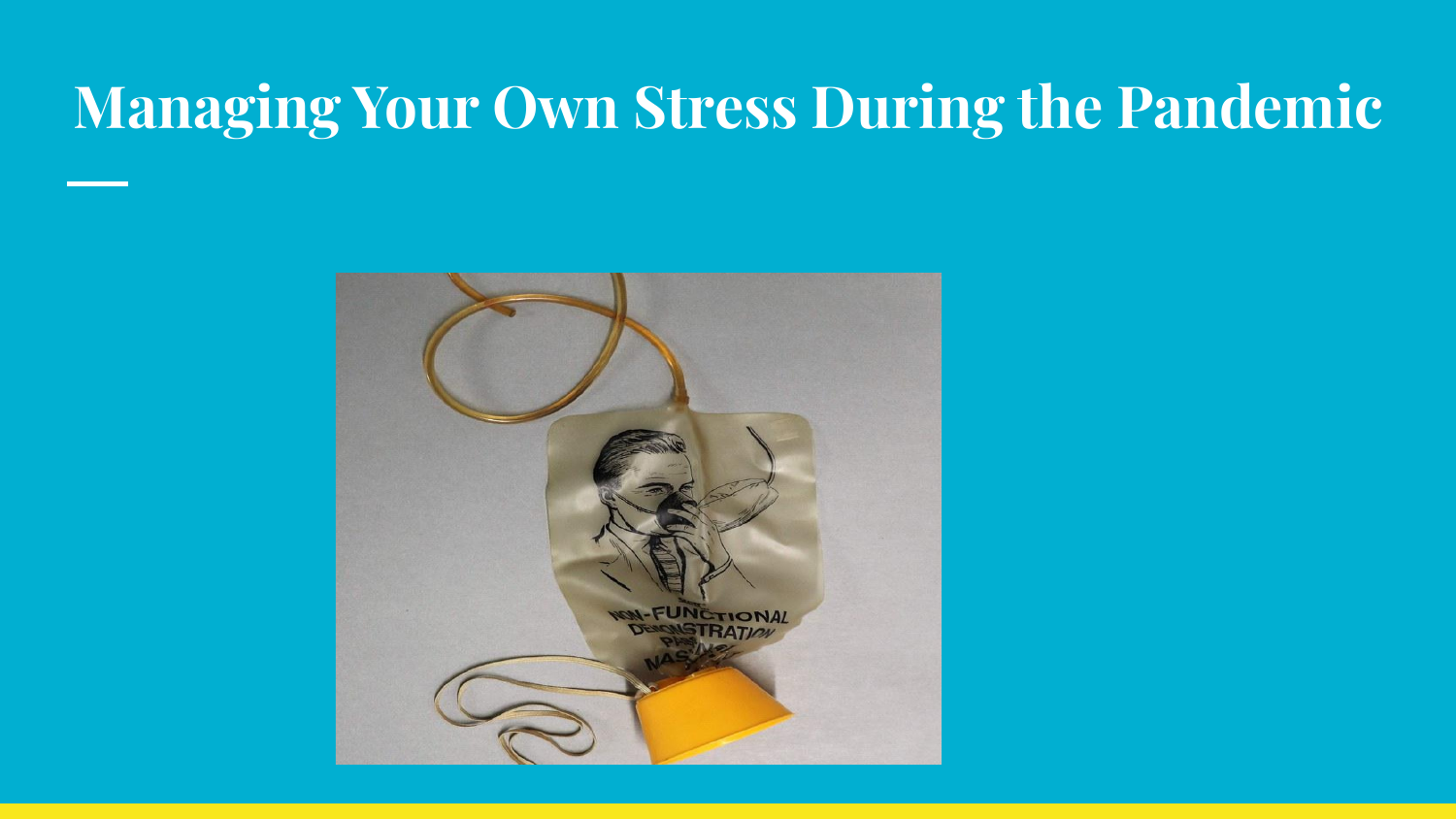## **Marc Brackett's Big 7**

- 1. Self-compassion/ Other compassion. Everyone is doing their best!
- 2. Self Care exercise, nutrition, sleep. We know. You know.
- 3. Healthy Relationships Make time for connections. Be your best self!
- 4. Manage your thoughts, practice gratitude. Everyday.
- 5. Manage your life- keep to routines, focus on what you can control, get rid of excess activities causing stress.
- 6. Participate in meaningful activities: Have fun, be in nature, laugh!
- 7. Breathe more. Breathe slowly. Breathe intentionally. Be Mindful! It works!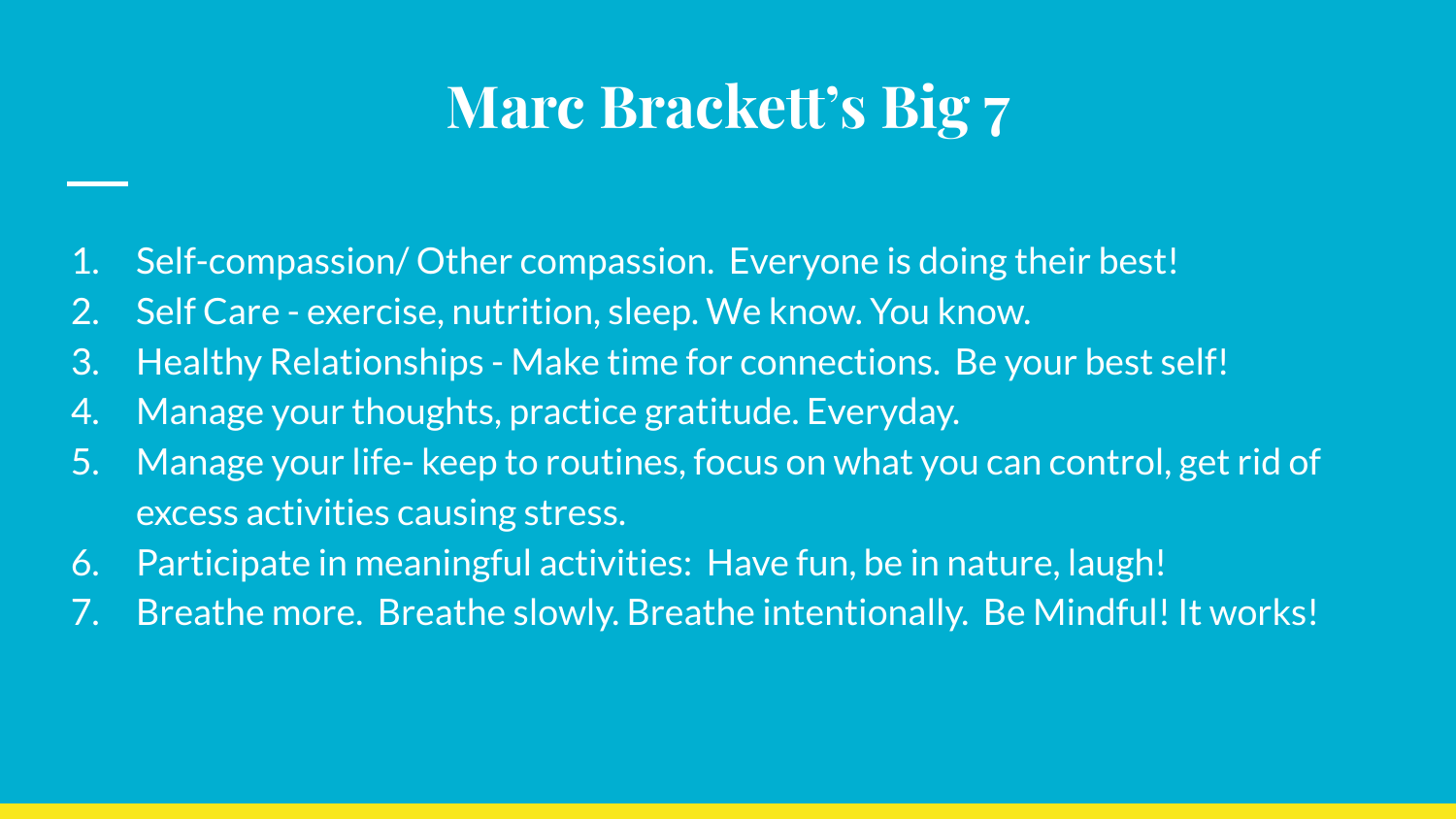# **Signs of Anxiety in Children**

More significant levels of anxiety may be present if your child demonstrates:

- Avoidance of specific activities, situations or people
- A tendency to worry about what can go wrong in any scenario
- Worries or fears that interfere with normal activity
- Persistent distress despite an adult's reassurance
- Trouble sleeping at night or insisting on sleeping with parents
- Frequent physical symptoms such as headaches, stomach pains, that do not stem from other medical conditions
- Repeated episodes of sudden, unexpected or intense fear that comes with symptoms like heart pounding, trouble breathing, or feeling shaky, sweaty or dizzy.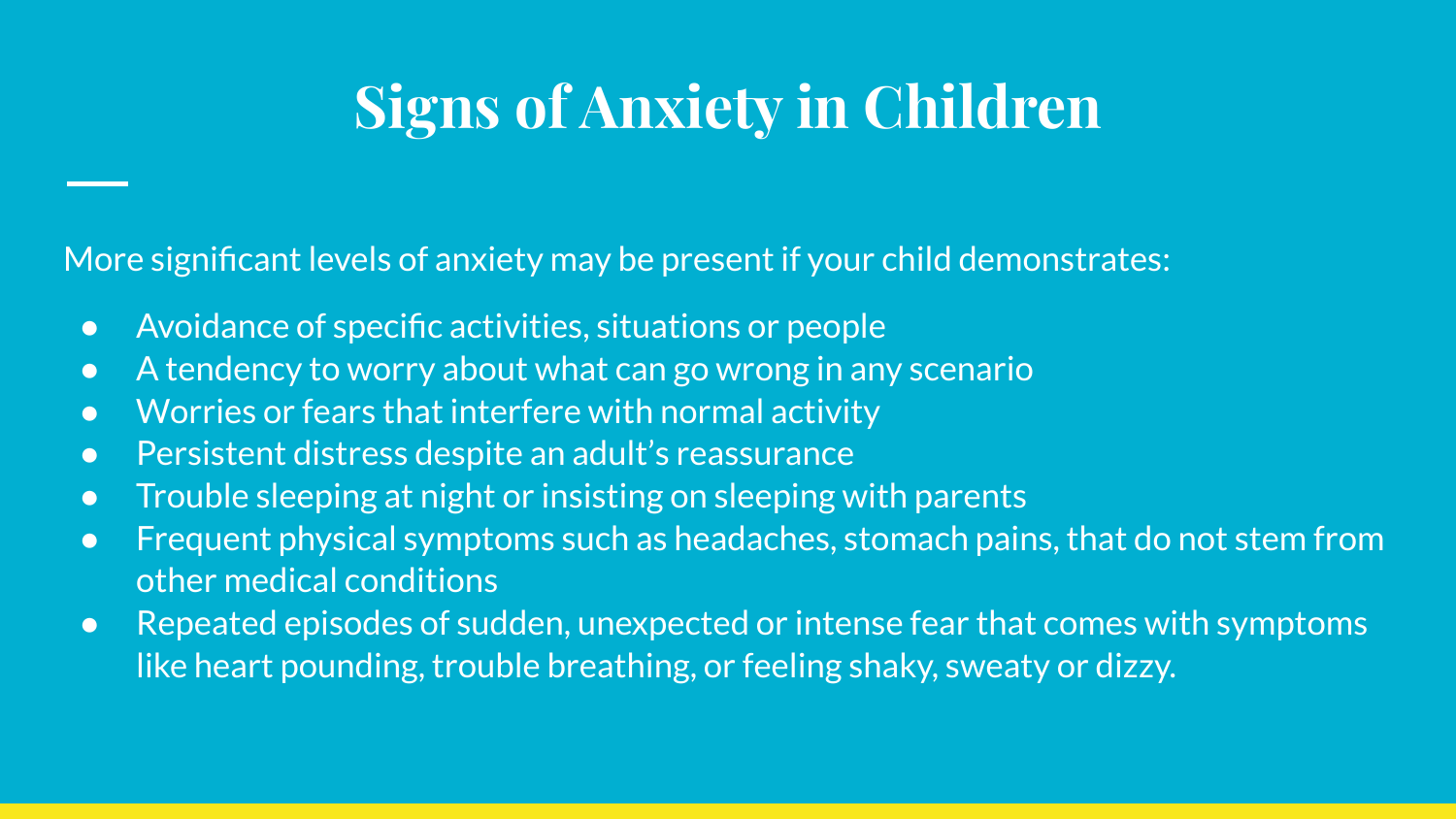# **Signs of Depression in Children**

- Unusual sadness or irritability, persisting even when circumstances change
- Loss of interest in activities they once enjoyed
- Reduced feelings of anticipation
- Changes in weight
- Shifts in sleep patterns
- Sluggishness
- Harsh self-assessment ("I'm ugly. I'm no good. I'll never make friends.")
- Feelings of worthlessness, hopelessness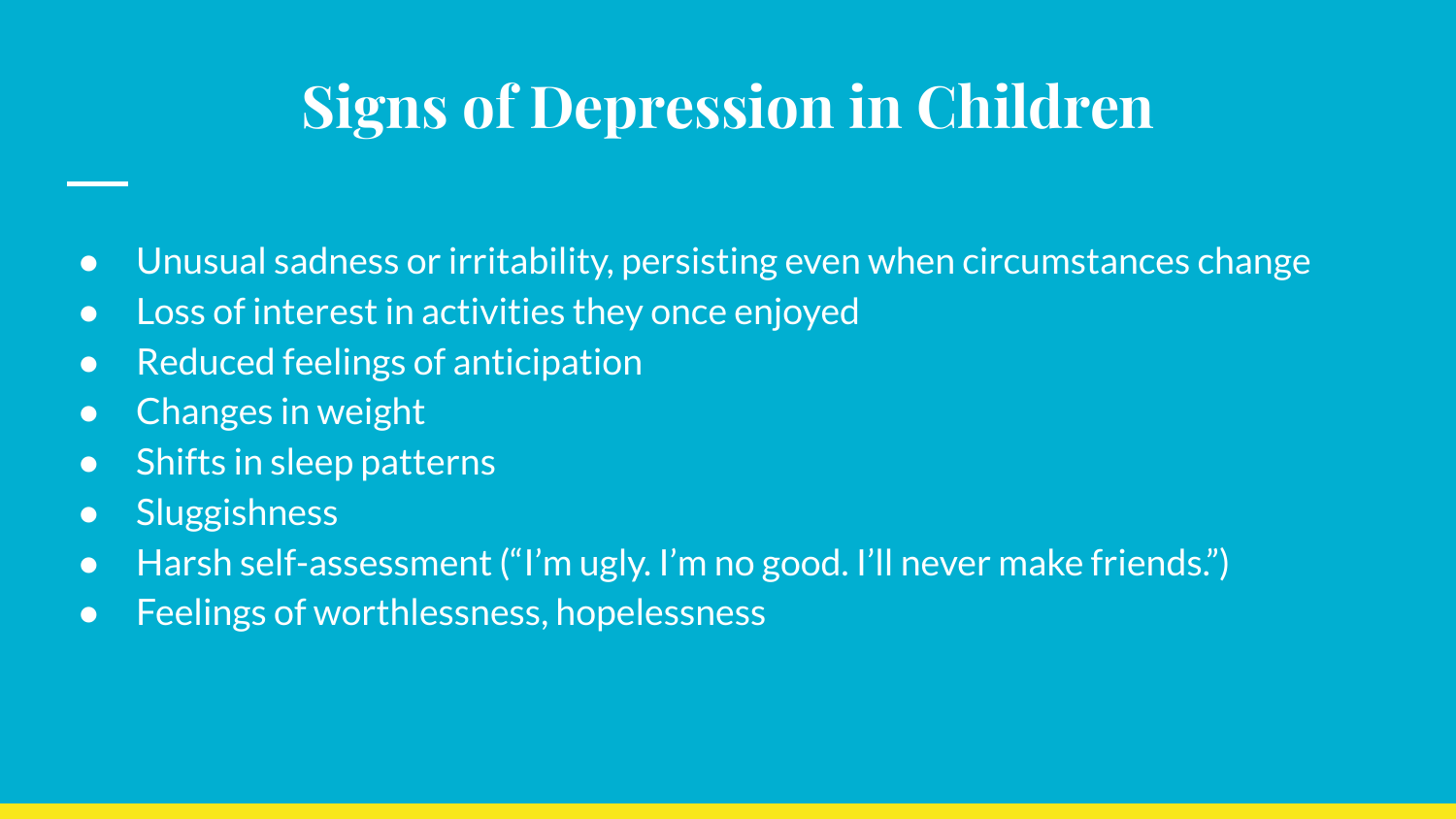#### **How To Help Your Child At Home: Building Resilience**

- Making Connections
- Help your child by having them help others
- Maintain a daily routine
- Take a break
- Teach your child self-care
- Move toward your goals
- Nurture a positive self-view
- Keep things in perspective and maintain a hopeful outlook
- Look for opportunities for self-discovery
- Accept change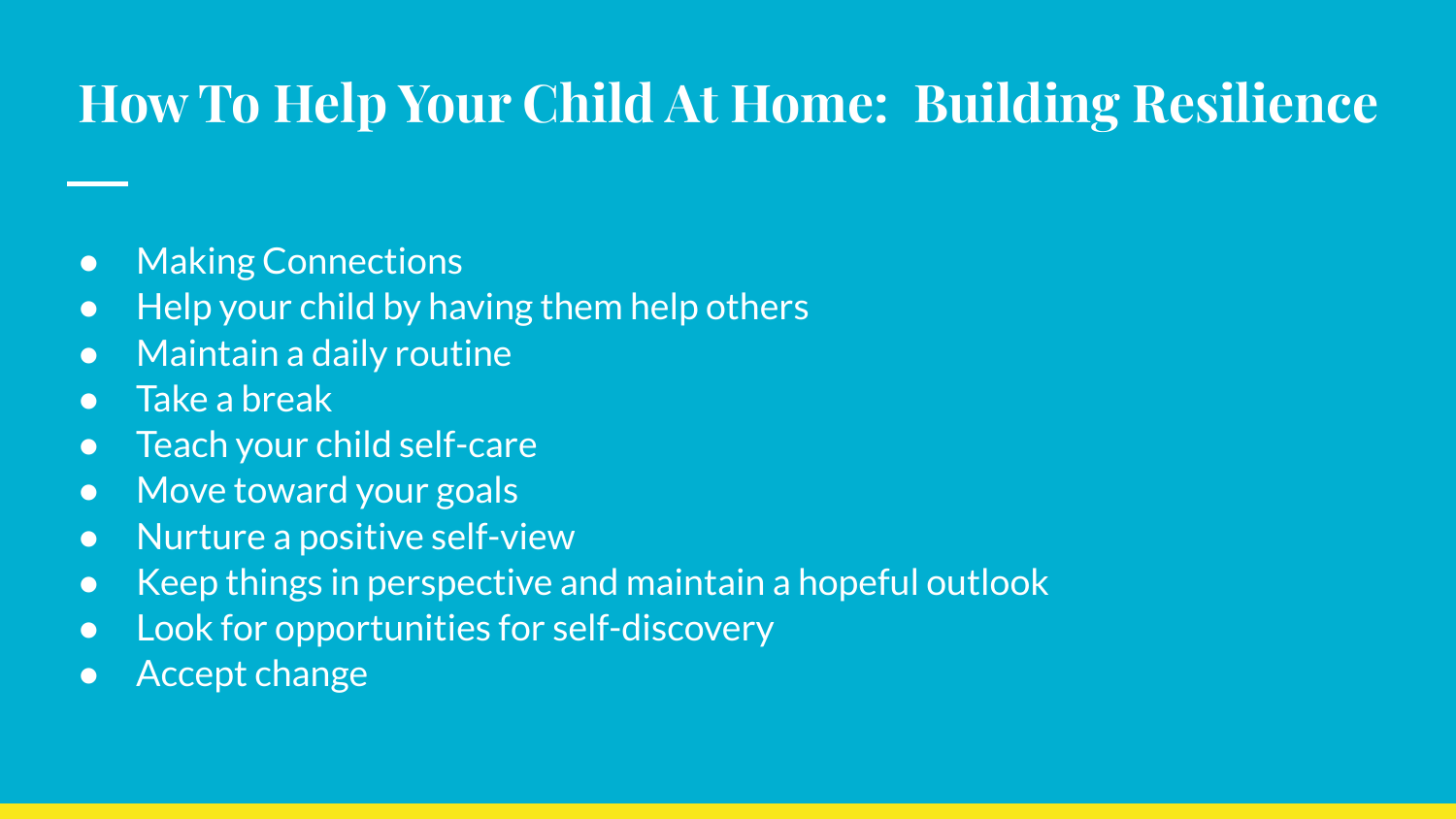### **How to Help Your Child at Home: Coping Toolbox**

- Take deep breaths
- Squeeze and relax your muscles
- **•** Practice mindfulness
- Move your body take a walk, stretch, jump, dance, practice a sport
- Play with a pet
- Take a warm bath
- Write about how you are feeling
- Draw, paint, or color
- Listen to calming music
- Read a book
- Talk to a family member or friend
- Use a calming jar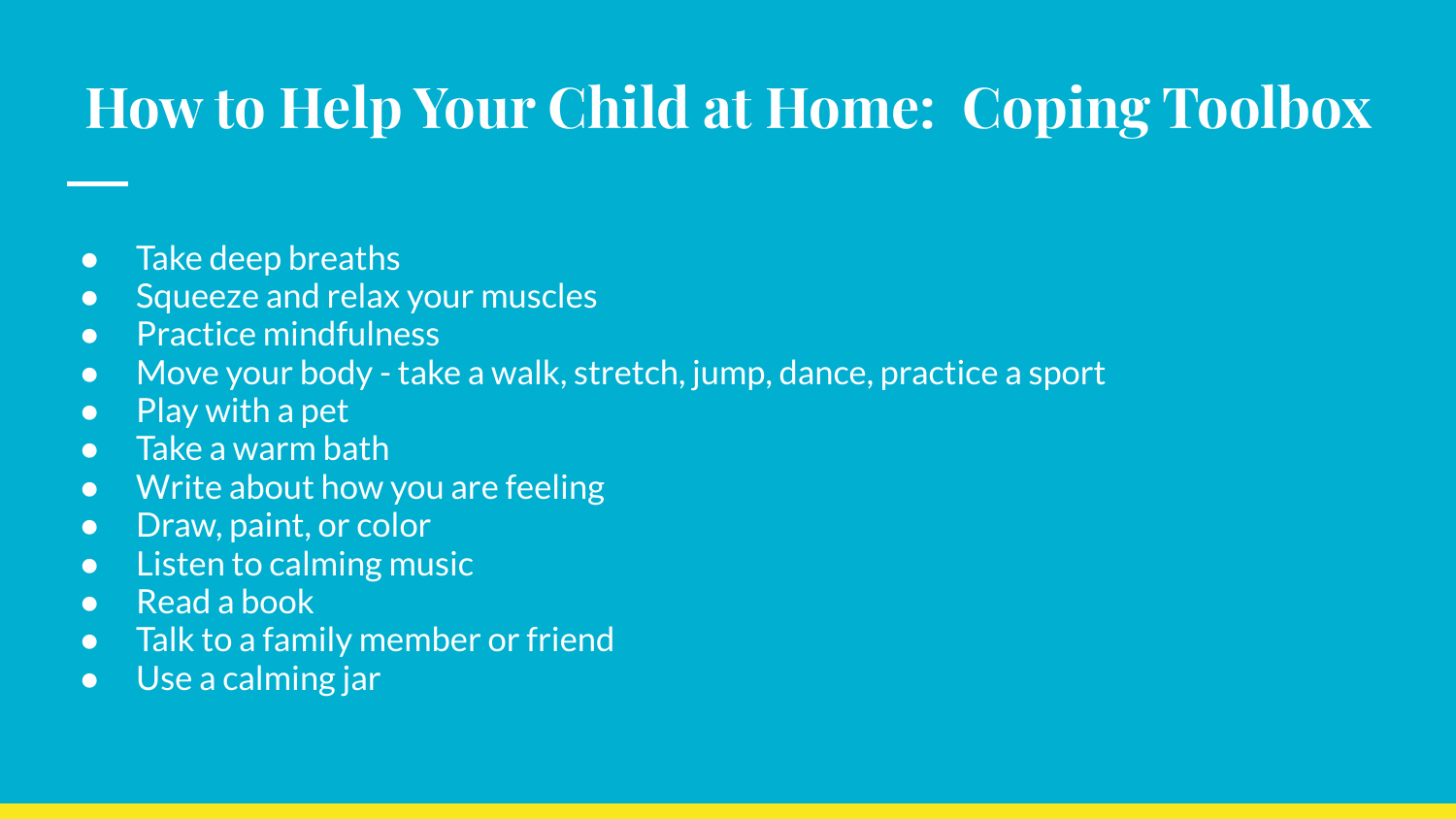#### **Resources**

#### Apps:

- Mood Meter
- Calm (Kids Section)
- Stop, Breathe, and Think Kids
- Smiling Mind

#### Books:

- *● Even Superheroes Have Bad Days* by Shelly Becker
- *I Can Do Hard Things: Mindful Affirmations for Kids* by Gabi Garcia
- *● Bubble Gum Brain: Ready, Get Mindset … GROW!!* by Julia Cook
- *● Moody Cow Meditates b*y Kerry MacLean
- *Mindful Monkey, Happy Panda* by Lauren Alderfer
- *Breathe Like Bear* by Kira Willey